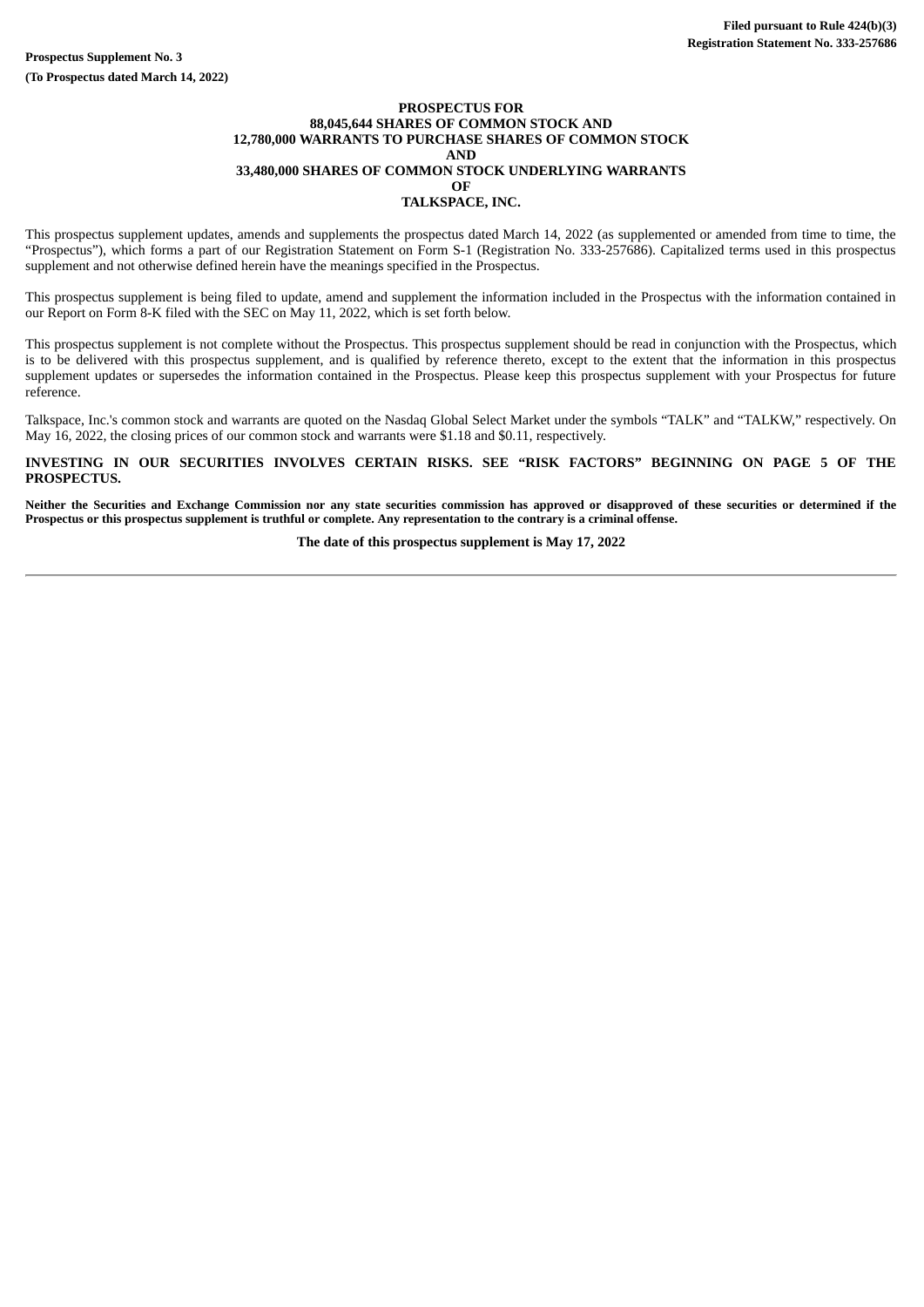## **UNITED STATES SECURITIES AND EXCHANGE COMMISSION**

**Washington, D.C. 20549**

# **FORM 8-K**

**CURRENT REPORT PURSUANT TO SECTION 13 OR 15(D) OF THE SECURITIES EXCHANGE ACT OF 1934 Date of Report (Date of earliest event reported): May 9, 2022**

# **Talkspace, Inc.**

**(Exact name of registrant as specified in its charter)**

**Delaware 001-39314 84-4636604 (State or other jurisdiction**

**of incorporation)**

**(Commission File Number)**

**(I.R.S. Employer Identification No.)**

**Address Not Applicable Address Not Applicable**

**(Address of principal executive offices) (Zip Code)**

**(212) 284-7206 (Registrant's telephone number, including area code)**

**Not Applicable**

**(Former name or former address, if changed since last report)**

Check the appropriate box below if the Form 8-K is intended to simultaneously satisfy the filing obligation of the registrant under any of the following provisions:

 $\Box$  Written communications pursuant to Rule 425 under the Securities Act (17 CFR 230.425)

☐ Soliciting material pursuant to Rule 14a-12 under the Exchange Act (17 CFR 240.14a-12)

 $\Box$  Pre-commencement communications pursuant to Rule 14d-2(b) under the Exchange Act (17 CFR 240.14d-2(b))

☐ Pre-commencement communications pursuant to Rule 13e-4(c) under the Exchange Act (17 CFR 240.13e-4(c))

Securities registered pursuant to Section 12(b) of the Act:

| Title of each class                        | Trading<br>Symbol(s) | Name of each exchange<br>on which registered |
|--------------------------------------------|----------------------|----------------------------------------------|
| Common stock, \$0.0001 par value per share | <b>TALK</b>          | Nasdag Global Select Market                  |
| Warrants to purchase common stock          | <b>TALKW</b>         | Nasdag Global Select Market                  |

Indicate by check mark whether the registrant is an emerging growth company as defined in Rule 405 of the Securities Act of 1933 (§230.405 of this chapter) or Rule 12b-2 of the Securities Exchange Act of 1934 (§240.12b-2 of this chapter). Emerging growth company  $\Box$ 

If an emerging growth company, indicate by check mark if the registrant has elected not to use the extended transition period for complying with any new or revised financial accounting standards provided pursuant to Section 13(a) of the Exchange Act. □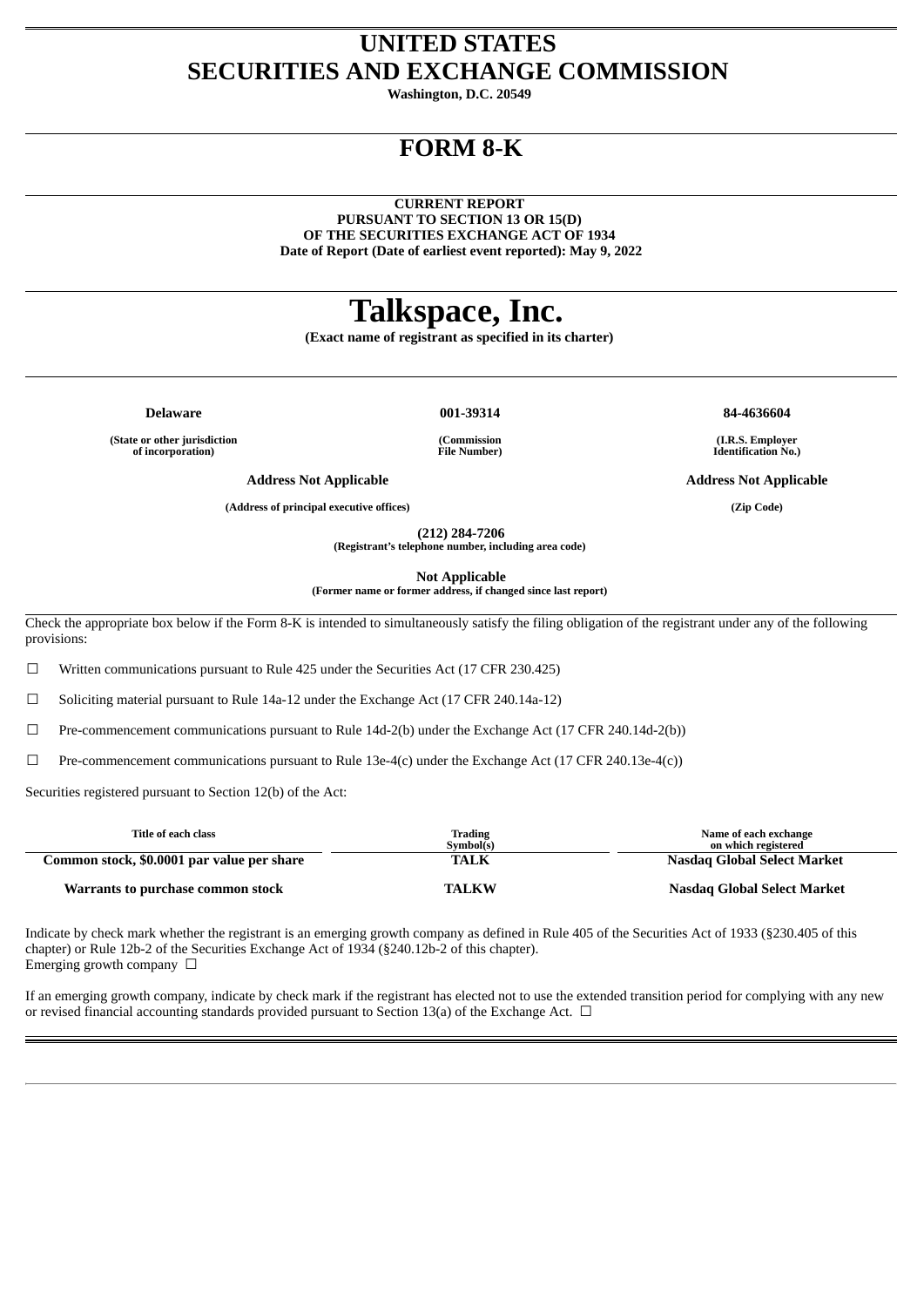### Item 5.02. Departure of Directors or Certain Officers; Election of Directors; Appointment of Certain Officers; Compensatory Arrangements of **Certain Officers.**

Effective as of May 9, 2022, the Board of Directors (the "Board") of Talkspace, Inc. (the "Company") approved the grant of an equity award (the "Award") under the Company's 2021 Incentive Award Plan (the "Plan") to Douglas Braunstein for his continued services as interim Chief Executive Officer. The Award is composed of (i) a non-qualified stock option to purchase 640,000 shares of the Company's common stock ("Common Stock") and (ii) a restricted stock unit award with respect to 1,650,000 shares of the Company's Common Stock. The Award shall vest and become exercisable (as applicable) with respect to 50% of the underlying shares on May 15, 2022, and, with respect to the remaining 50% of the underlying shares, in six equal monthly installments on each of the first six monthly anniversaries of May 15, 2022 (such that the Award shall be fully vested on November 15, 2022), subject to Mr. Braunstein's continued service as interim CEO through the applicable vesting date. Additionally, in the event of a Change in Control (as defined in the Plan) prior to November 15, 2022, any unvested portion of the Award will accelerate and vest in full, subject to Mr. Braunstein's continued status as interim CEO until immediately prior to the occurrence of such Change in Control.